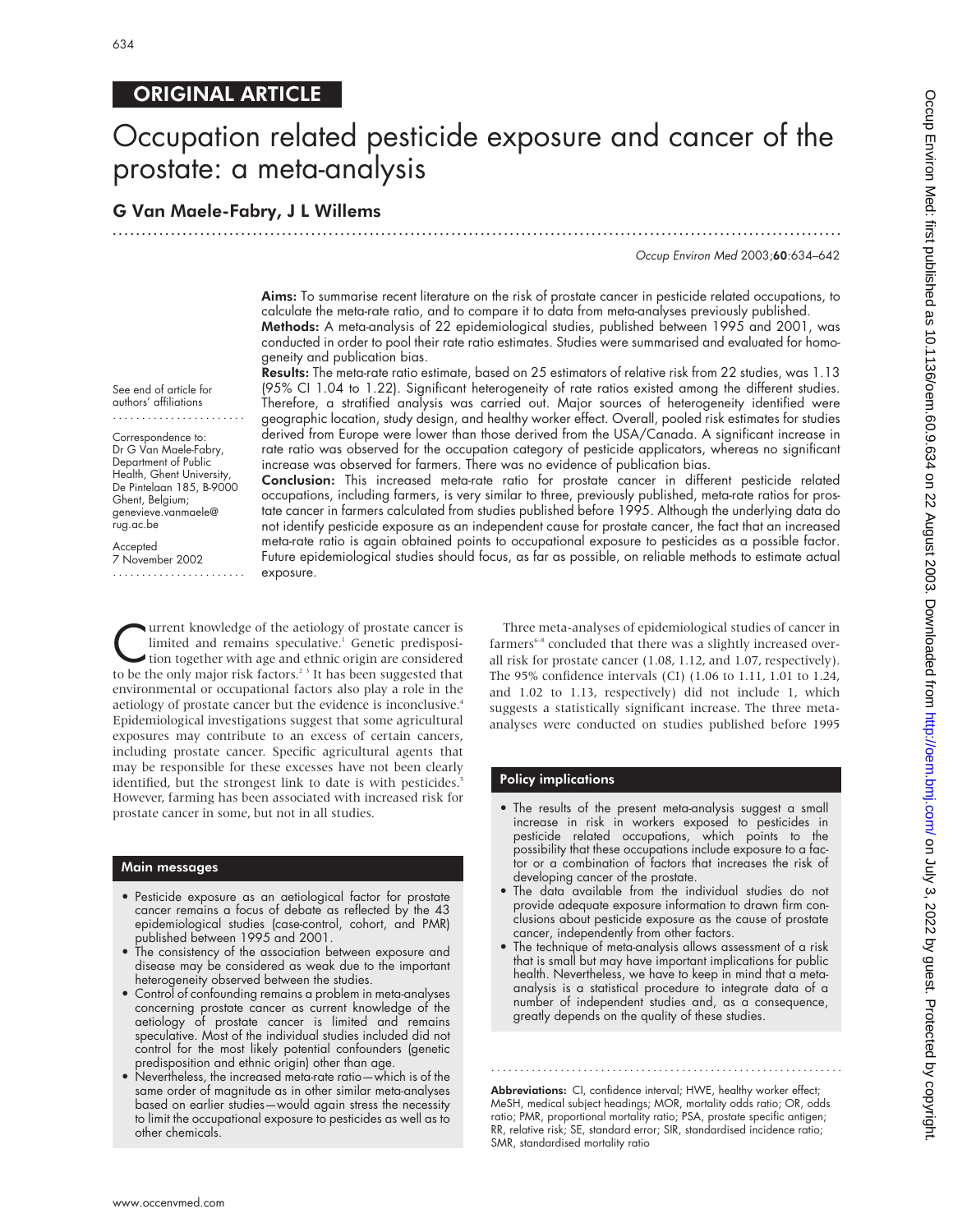and since then a great number of new studies have been published on this topic. The present study identified epidemiological studies, published between 1995 and 2001, investigating the possible relation between prostate cancer and exposure to pesticides, not only in farming but also in other pesticide related working environments. It includes a meta-analysis, combining rate ratio estimates.

# MATERIALS AND METHODS Study identification and selection

# Study identification

We searched Medline (National Library of Medicine, Bethesda, MD) and POLTOX (Cambridge Scientific Abstracts, International Food Information Service, US National Library of Medicine) for the period 1995 to September 2001. The search strategy used several combinations of the following keywords: prostatic neoplasms (MeSH), pesticides (MeSH), occupational exposure (MeSH), cancer, farmers, farming, meta-analysis, review, agriculture, epidemiology, mortality, and morbidity. In a second step, we checked the lists of references of the studies identified, going down step by step but limiting ourselves to studies published in the open literature.

#### Study selection

All studies complying with the following *inclusion* criteria were taken into consideration for a first overall evaluation:

- Surveys published in peer reviewed journals
- In English
- Published between 1995 and 2001
- Studies in man in vivo
- Case-control or cohort design
- Providing sufficient data to determine an estimator of relative risk (RR) and its confidence intervals
- Referring to a selected group of occupational groups potentially exposed to pesticides
- Including prostate cancer.

Studies were *excluded* from the analysis if they:

- Included subjects already included in another more complete or more recent study of similar design and examining a greater number of subjects or with longer follow up time
- Reported only data resulting from accidental exposures
- Reported less than five exposed cases
- Did not report original results (reviews, comments, letters, editorials)
- Reported on occupational groups (job categories) not included in our selected groups.

The pesticide exposed occupational groups considered were both agricultural and non-agricultural.<sup>9</sup> Agricultural occupational groups included farmers, farm workers, pesticide mixers and loaders, agricultural pesticide applicators, crop duster pilots, and flaggers for crop duster pilots. Non-agricultural pesticide exposed groups considered were nursery and greenhouse workers, chemical lawn care workers, golf course workers, park maintenance workers, and landscape maintenance workers*.*

#### Data extraction

A structured abstract form was created by one author (GVMF) for each study identified. In addition, both authors read the papers and independently abstracted the characteristics of the study following a standardised data extraction form provided by Ojajärvi and colleagues.<sup>10</sup> The RR estimators, with their 95% CIs, were tabulated. The results of this exercise were compared among the two authors and consensus was obtained before the meta-analysis.

When multiple estimates of RRs were given, we retained the RR estimator on which the authors had relied for their assessment of causal association. In the other cases, priority was given to farmers as occupation category instead of other occupation categories; priority was given to overall farming activity rather than specific activities on the farm, and to long term employment or observation periods rather than short term. We chose overall data instead of data resulting from further stratifications, for example, by specific pesticides, by flight hours of application, by year farmed, by year of birth or license, by duration of employment, by time period, by licensure categories, by general or specific occupation, by farming activity, by ever/usual occupation, by ethnicity, by type and duration of exposure. Where both crude and adjusted risk estimates were presented, only the latter were used. For one study (Andersen *et al*, 1999), four RR estimators were taken into consideration, one for each country studied (Denmark, Finland, Norway, and Sweden), instead of the RR estimator for the whole Nordic population.

# Data analysis

# Evaluation of homogeneity

Homogeneity among studies was evaluated to test betweenstudy comparability. The significance of the between-study variance was evaluated with the ln(RR) statistic test which has a  $\chi^2$  distribution with degrees of freedom equal to the number of studies pooled minus 1. The formula applied is:  $χ²$  $= \sum_{i} \ln(RR)_{i} - \ln(RR)_{p}$ <sup>2</sup>, for i=1 to N, where N is the number of studies combined,  $RR<sub>n</sub>$  is the overall pooled RR estimate,  $RR<sub>i</sub>$ is the RR for the ith study, and  $w_i = 1/V_i$  where  $V_i$  is the variance of the  $\ln(\mathrm{RR})$ . A low p value for this statistic indicates the presence of heterogeneity, which questions the validity of the pooled estimates.<sup>11-12</sup>

Because significant heterogeneity was found between all studies combined, we evaluated potential sources of heterogeneity by subset analysis: study design (case-control studies, cohort studies, PMR studies), geographic location (US/ Canada, Europe, or other), outcome data (cancer incidence or mortality), source of reference population (for the cohort studies: national/regional rates; for the case-control studies: hospital, cancer, or general population controls), presence of a "healthy worker" effect—manifested as significantly lower than expected all-cancer mortality or incidence—and occupation category (pesticide applicators and farmers). These subsets represent potentially important differences between studies with regard to exposure levels and potential confounders. Personal or occupational confounding factors are generally not made explicit in the papers, and therefore could not be considered in our analysis. A source of heterogeneity was considered important if stratification for that source did markedly increase the p value of the  $\chi^2$  statistic for the stratum specific estimates of effect.<sup>12</sup>

#### Statistical pooling

For each study, an RR estimate and its variance were obtained: the odds ratio (OR) or the mortality odds ratio (MOR) for the case-control studies, and the standardised mortality ratios (SMR), standardised incidence ratios (SIR), or proportional mortality ratios (PMR) for cohort studies. The study variance  $(V<sub>i</sub>)$  was calculated, using the CI given, according to the equation  $V_i = [(\ln(CI_{\text{upper}}) - \ln(CI_{\text{lower}}))/3.92]^2$ . If the study reported a 90% CI, it was transformed into a 95% CI.

To calculate pooled RR estimates and their variances, we used the fixed effect model<sup>13</sup> in case of homogeneity, and the random effect model<sup>14</sup> in case of heterogeneity. As detailed by Steward and collaborators<sup>15</sup> and Dennis,<sup>16</sup> the maximum likelihood estimate of the pooled RR in the fixed effect model is the exp(ln(RR)<sub>p</sub>). The pooled ln(RR)<sub>p</sub> equals  $\Sigma[\ln(RR)/V_i]/$  $[\Sigma(1/V_i)]$ ,  $V_i$  is the variance for an individual study as described above, and  $ln(RR)$ , is the log RR estimate for study i. This is a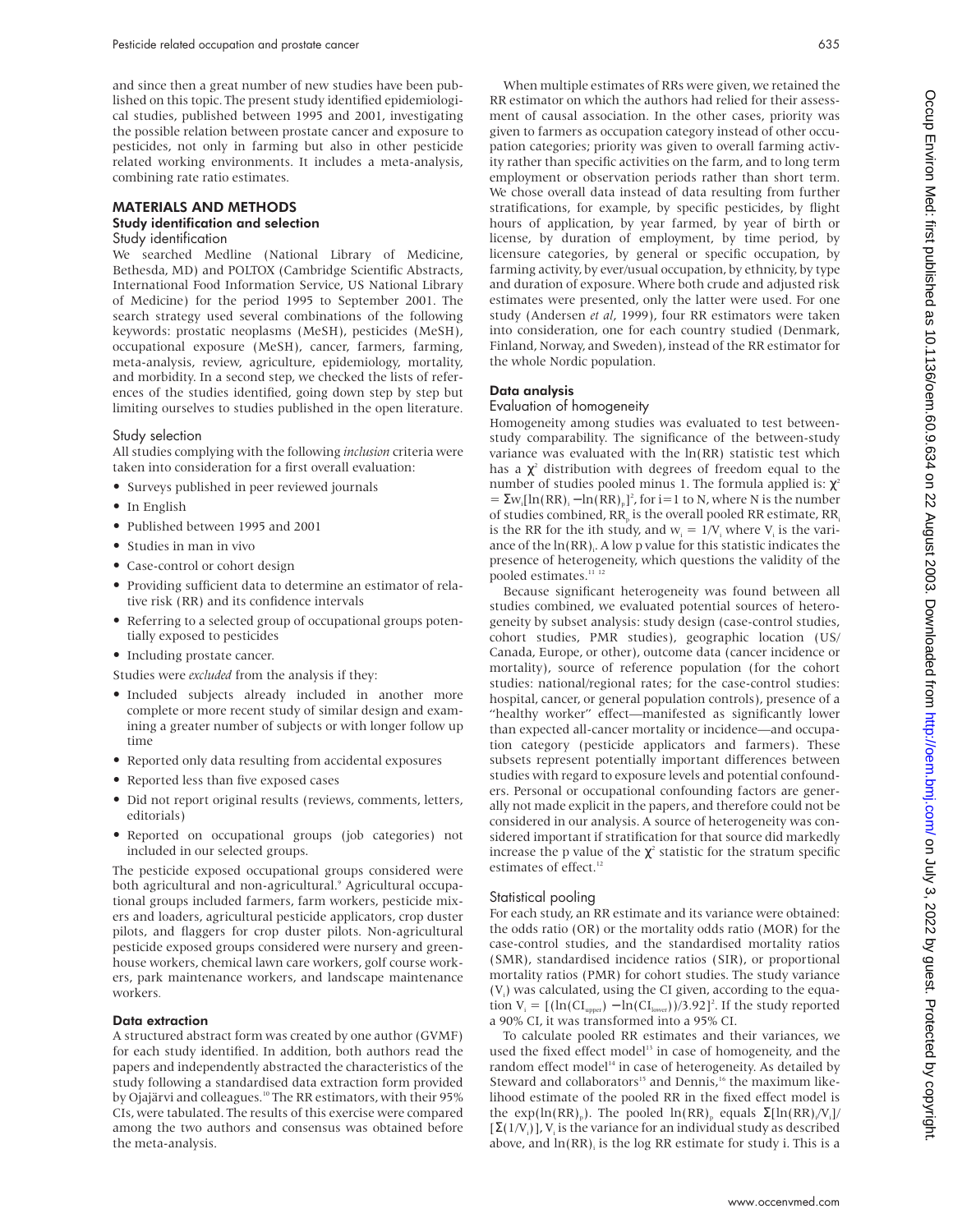| to pesticides and prostate cancer                                                  |                                                                                      |                                                        |                               |                                           |                                       |                                                                     |
|------------------------------------------------------------------------------------|--------------------------------------------------------------------------------------|--------------------------------------------------------|-------------------------------|-------------------------------------------|---------------------------------------|---------------------------------------------------------------------|
| Reference                                                                          | Exposure group                                                                       | Geographical<br>location                               | No. of cases<br>in occupation | Specified<br>measure                      | Estimator of<br>relative risk         | 95% CI                                                              |
| Cohort studies (SMR, SIR)<br>Acquavella et al, 1996* [20]                          | Alachlor manufacturing<br>workers                                                    | Muscatine, Iowa                                        | $\circ$                       | <b>SMR</b>                                | 0/0.2                                 | O/E                                                                 |
| Andersen et al, 1999 [21]                                                          | Farmers                                                                              | Denmark<br>Norway<br>Finland<br>Sweden                 | 1277<br>2474<br>2782<br>3084  | <b>SIR</b><br><b>SIR</b>                  | 0/0.7<br>0.89<br>0.99<br>0.97<br>0.95 | O/E<br>0.84 to 0.94<br>0.95 to 1.03<br>0.93 to 1.01<br>0.92 to 0.98 |
| Aronson et al, 1999† [22]<br>Becher et al, 1996; [23]                              | Farmers<br>Workers exposed to<br>phenoxy herbicides and                              | Total<br>Canada<br>Germany                             | 9617<br>$<$ 5<br>9            | Relative risk<br><b>SMR</b>               | 0.96<br>NP<br>1.25                    | 0.94 to 0.98<br>NP<br>0.573 to 2.375                                |
| Burns et al, 2001; [24]                                                            | dioxins<br>Chemical workers<br>potentially exposed to                                | Midland,<br>Michigan                                   | 7                             | <b>SMR</b>                                | 1.34                                  | 0.54 to 2.77                                                        |
| Cantor and Silberman, 1999<br>[25]                                                 | $2,4-D$<br>Aerial pesticide<br>applicators                                           | <b>USA</b>                                             | 21                            | <b>SMR</b>                                | 1.40                                  | 0.87 to 2.14                                                        |
| de Jong et al, 1997§ [26]                                                          | Workers exposed to<br>dieldrin and aldrin                                            | Netherlands                                            | $\mathbf{1}$                  | <b>SMR</b>                                | 0.41                                  | 0.01 to 2.29                                                        |
| Dich and Wiklund, 1998 [27]<br>Firth et al, 1996† [28]                             | Pesticide applicators<br>Farmers<br>Agricultural workers                             | Sweden<br>New Zealand                                  | 401<br>< 5                    | <b>SIR</b><br><b>SIR</b>                  | 1.13<br>NP                            | 1.02 to 1.24<br>NP                                                  |
| Fleming et al, 1999a [29]<br>Fleming et al, 1999b [30]<br>Gambini et al, 1997 [31] | Pesticide applicators<br>Pesticide applicators<br>Rice growers                       | Florida<br>Florida<br>Novara province,<br><b>Italy</b> | 353<br>64<br>19               | <b>SIR</b><br><b>SMR</b><br><b>SMR</b>    | 1.91<br>2.38<br>0.958                 | 1.72 to 2.13<br>1.83 to 3.04<br>0.577 to 1.496                      |
| Hooiveld et al, 1998§ [32]                                                         | Workers exposed to<br>phenoxyacetic acid<br>herbicides in a chemical<br>tactory      | <b>Netherlands</b>                                     | $\overline{4}$                | <b>SMR</b>                                | 2.2                                   | 0.6 to 5.7                                                          |
| Kogevinas et al, 1997‡ [33]                                                        | Workers exposed to<br>phenoxyacetic acid<br>herbicides                               | International                                          | 68                            | <b>SMR</b>                                | 1.1                                   | 0.85 to 1.39                                                        |
| Kristensen et al, $1996**$ [34]                                                    | Subjects engaged in<br>agricultural activities:<br>farmers                           | Norway                                                 | 129                           | <b>SIR</b>                                | 0.90                                  | 0.75 to 1.07                                                        |
| Leet et al, 1996 * : [35]                                                          | Alachlor manufacturing<br>workers                                                    | Muscatine, Iowa                                        | $\circ$                       | <b>SIR</b>                                | 0/0.29                                | O/E                                                                 |
| Lynge, 1998‡ [36]                                                                  | Danish phenoxy<br>herbicide workers                                                  | Denmark                                                | 15                            | <b>SIR</b>                                | 1.00                                  | 0.6 to 1.7                                                          |
| Olsen et al, 1995§ [37]                                                            | Employees exposed to<br>1,2-dibromo-3-chloropropane                                  | Michigan                                               | $\overline{2}$                | <b>SMR</b>                                | 1.96                                  | 0.24 to 7.08                                                        |
| Ott and Zober, 1996¶ [38]                                                          | <b>Accidentally TCDD</b><br>exposed males                                            | Ludwigshafen,<br>Germany                               | 4                             | <b>SIR</b>                                | 1.1                                   | $0.3$ to $2.8$                                                      |
| Parker et al, 1999 [39]<br>Pukkala and Notkola, 1997**<br>[40]                     | Farmers<br>Farmers                                                                   | <b>USA</b><br>Finland                                  | 0<br>30<br>2212               | <b>SMR</b><br>Relative risk<br><b>SIR</b> | 0.0<br>1.5<br>0.96                    | $0.0$ to $1.9$<br>0.9 to 2.5<br>0.92 to 1.00                        |
| Ramlow et al, 1996§ [41]                                                           | Pentachlorophenol<br>manufacturing workers                                           | Michigan                                               | 3                             | <b>SMR</b>                                | 0.86                                  | 0.18 to 2.50                                                        |
| Sathiakumar et al, 1996* [42]                                                      | Triazine manufacturing<br>workers                                                    | Alabama,<br>Louisiana, USA                             | $\circ$                       | <b>SMR</b>                                | 0/1.8                                 | O/E                                                                 |
| Settimi et al, 1998§ [43]                                                          | Greenhouse owners                                                                    | Santa Marinella,<br><b>Italy</b>                       | $\mathbf{I}$                  | <b>SMR</b>                                | 0.8                                   | 0.02 to 4.456                                                       |
| Sharma-Wagner et al, 2000<br> 44                                                   | Occupation: farmers,<br>fisherman and hunter                                         | Sweden                                                 | 7826                          | <b>SIR</b>                                | 1.04                                  | 1.02 to 1.10                                                        |
| Sperati et al, 1999 [45]                                                           | Farmers, licensed<br>pesticide users                                                 | Viterbo, Italy                                         | 5                             | <b>SMR</b>                                | 0.8                                   | 0.26 to 1.86                                                        |
| Thomas et al, 1996§ [46]                                                           | Pest control officers                                                                | England and<br>Wales                                   | $\overline{2}$                | <b>SMR</b>                                | 0.40                                  | 0.05 to 1.43                                                        |
| Wesseling et al, 1996 [47]                                                         | Workers (with pesticide<br>exposure) on the<br>payrolls of banana<br>companies       | Costa Rica                                             | 20                            | <b>SIR</b>                                | 0.61                                  | 0.37 to 0.95                                                        |
| Wiklund and Dich, 1995** [48] Farmers<br>Zahm, 1997§ [49]                          | Pesticide applicators<br>and others employees of states and 3<br>a lawn care service | Sweden<br>Ohio and 46<br>Canadian<br>provinces         | 3987<br>2                     | <b>SIR</b><br><b>SMR</b>                  | 0.93<br>2.77                          | 0.9 to 0.96<br>0.31 to 10.00                                        |
| Zhong and Rafnsson, 1996 [50] Pesticide users<br>PMR studies                       |                                                                                      | Iceland                                                | 10                            | <b>SIR</b>                                | 0.70                                  | 0.33 to 1.29                                                        |
| Buxton et al, 1999 [51]                                                            | Occupation: farmers &<br>tarm managers                                               | Canada; British<br>Columbia                            | 967                           | <b>PMR</b>                                | 1.12                                  | 1.05 to 1.20                                                        |
| Cerhan et al, 1998 [52]<br>Inskip et al, 1996 [53]                                 | Farmers<br>Farmers                                                                   | lowa, USA<br>England and<br>Wales                      | 1152<br>1361                  | <b>PMR</b><br><b>PMR</b>                  | 1.26<br>1.12                          | 1.19 to 1.33<br>1.06 to 1.18                                        |
| Kross et al, 1996 [54]                                                             | Golf course<br>superintendents                                                       | <b>USA</b>                                             | 18                            | <b>PMR</b>                                | 2.93                                  | 1.87 to 4.60                                                        |

Table 1 Abstracted risk estimates and study information from the original studies relating occupation related exposure to pesticides and prostate cancer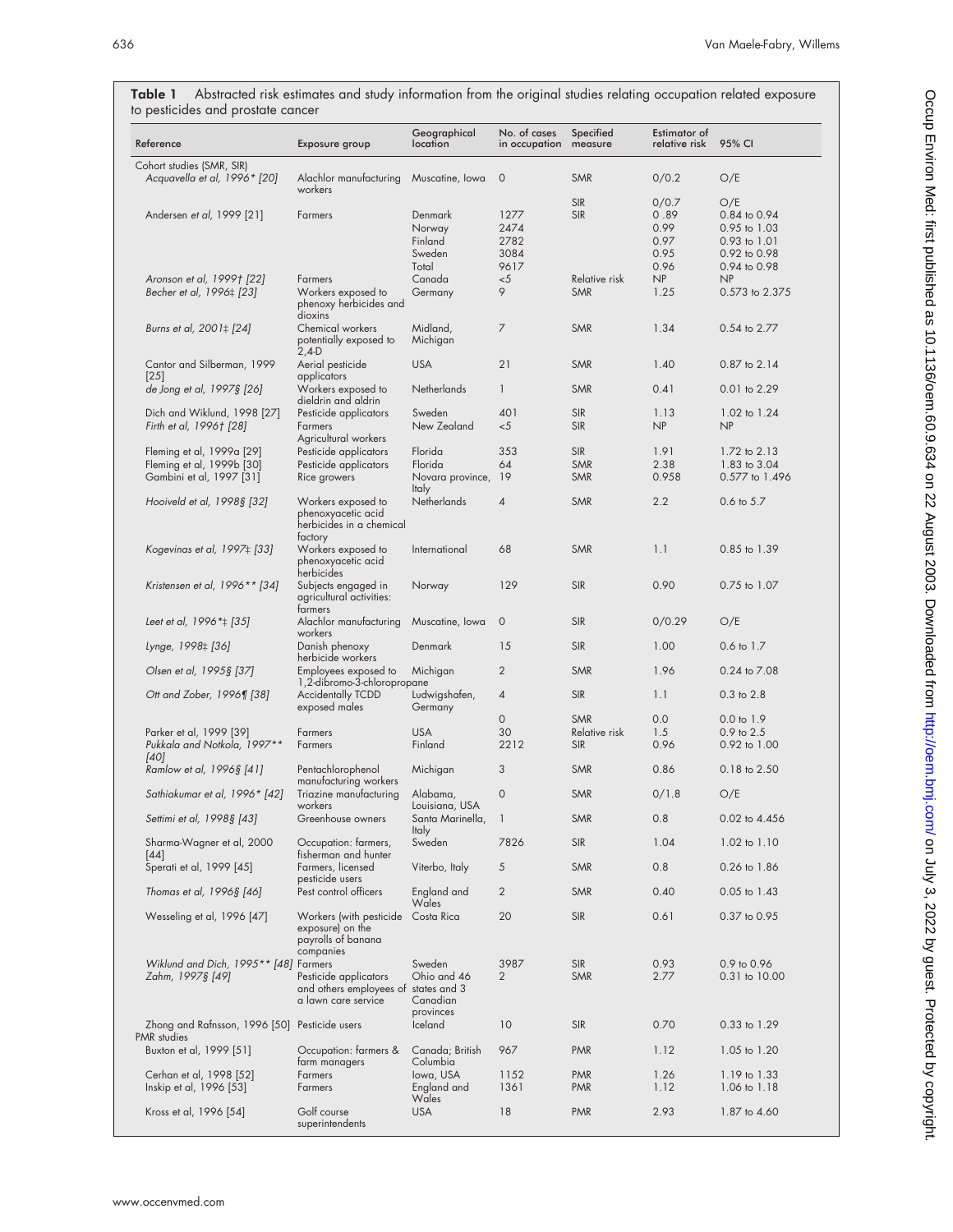| continued<br>Table 1            |                                                                                     |                                               |                               |                         |                               |                         |
|---------------------------------|-------------------------------------------------------------------------------------|-----------------------------------------------|-------------------------------|-------------------------|-------------------------------|-------------------------|
| Reference                       | Exposure group                                                                      | Geographical<br><i><u><b>location</b></u></i> | No. of cases<br>in occupation | Specified<br>measure    | Estimator of<br>relative risk | 95% CI                  |
| Case-control studies            |                                                                                     |                                               |                               |                         |                               |                         |
| Andersson et al, 1996 [55]      | Farmers                                                                             | Sweden                                        | 11                            | OR                      | 0.6                           | $0.3 \text{ to } 1.2$   |
| Aronson et al, 1996 [56]        | Occupation: farmers &<br>horticulturists                                            | Canada; Quebec, 33<br>Montreal                |                               | OR                      | 1.18                          | $0.77$ to $1.81$        |
| Band et al, 1999 [57]           | Occupation: farming,<br>horticultural and animal<br>husbandry (usual<br>occupation) | <b>British Columbia</b>                       | 182                           | OR                      | 1.43                          | 1.161 to 1.761          |
| Ewings and Bowie, 1996 [58]     | Farm/farm worker                                                                    | UK; Somerset and 36<br>East Devon             |                               | OR                      | 0.74                          | $0.46 \text{ to } 1.18$ |
| Hoque et al, 1998¶ [59]         | Accidentally exposed to<br>PBB and PCB                                              | Michigan                                      |                               | Adjusted OR<br>(ppb>50) | 0.57                          | $0.06 \text{ to } 5.13$ |
| Krstev et al, 1998a [60]        | Occupation: farm<br>workers                                                         | USA (24 states)                               | 192                           | mortality OR            | 0.7                           | $0.6$ to $0.9$          |
| Krstev et al, 1998b [61]        | Occupation: general<br>tarmers                                                      | USA (three areas) 30                          |                               | incidence OR            | 2.17                          | 1.18 to 3.98            |
| van der Gulden et al, 1995 [62] | Occupation:<br>farmer/owner                                                         | <b>Netherlands</b>                            | 30                            | OR                      | 0.78                          | $0.51$ to $1.18$        |
|                                 | farm workers                                                                        |                                               | 6                             |                         | 2.74                          | 0.94 to 7.98            |

Studies that were excluded from the meta-analyses are italicised. Reasons for exclusion were: \*no prostate cancer cases in the exposed cohort; †no data reported for prostate cancer because of not meeting the requiring criteria of the original papers authors; ‡manufacturing workers; §less than five cases<br>reported; ¶accidentally exposed group; \*\*redundant study. If no risk data not presented.

variance weighted least square mean. The variance of the pooled  $ln(RR)_{p}$ , Var( $ln(RR)_{p}$ ), or  $V_{p}$  is given by  $[SE(ln(RR)_{p})] =$  $[\Sigma(1/V_i)]^{-1}$  where SE is the standard error. The pooled variance is used to calculate a 95% CI around the pooled RR estimate. When studies are heterogeneous or if there is reason to believe publication bias exists, the random effects model is more appropriate. Under this model, the point estimate of the pooled effect measure and its CI incorporate the additional variability due to between-study variance ( $\tau^2$ ). Random effects models were applied, using the method described by Der Simonian and Laird.<sup>14</sup> These authors proposed a non-iterative estimator of  $\tau^2$  defined as est( $\tau^2$ ) = max{0, [Q–(k–1)]/  $[\Sigma w_i-(\Sigma(w_i^2))/\Sigma w_i]$ } where Q is the heterogeneity statistic, k is the total number of studies, and  $w_i$  are the inverse variance weights for ln(RR).

#### Sensitivity analyses

We conducted sensitivity analyses—recalculation of summary indices for a set of studies based on revisions of initial choices or leaving out one or several studies at a time—including (1) deletion of studies reporting extreme RR estimators values; (2) deletion of studies reporting extreme precision (1/SE) values; (3) substituting redundant studies for those originally included; and (4) including studies reporting data for less than five exposed cases. They indicate the importance of these individual studies in the combined summary statistic and enable one to determine whether any of these had a disproportionate influence.<sup>17</sup>

#### Publication bias

Publication bias is an important concern for validity in metaanalysis. Two methods were used to assess publication bias. Potential publication bias due to study size (assuming that large studies always get published) was explored by plotting the natural logarithm of the estimator of RR (lnRR) versus the inverse of standard error (1/SE). Publication bias is characterised by an asymmetry in the funnel plot obtained. A statistical method used to test funnel plot asymmetry is the linear regression method suggested by Egger and colleagues.<sup>18</sup> In this method, the standard normal deviate (defined as the odds ratio divided by its standard error) is regressed against the estimate's precision (being defined as the inverse of the standard error). The intercept provides a measure of asymmetry: the larger its deviation from zero, the more pronounced the asymmetry.

In order to determine whether any positive or negative trend had occurred with time, a plot of the estimators of RR versus publication date was made.

## Study quality

There is disagreement in the literature about whether study quality should be used to weight results of meta-analyses. Arguments against this proposition are the lack of an objective measure of study quality and the possibility of aspects of study quality imparting conflicting effects on study results.<sup>19</sup> We did not construct a formal index to represent study quality because analysis of study characteristics provided more useful information than subjective quality scores.

# RESULTS

A total of 43 studies, including 31 cohort studies (SMR, SIR), four PMR studies, and eight case-control studies were identified. Table 1 reports cohort and case-control studies and PMR,<sup>20–62</sup> together with their main RR estimators. Studies that were excluded from the meta-analysis are italicised, mentioning the reasons for their exclusion. Among the 22 studies included in the meta-analysis, 11 were cohort studies, four were PMR studies and seven were case-control studies. From these 22 studies, 25 RR estimators were taken into consideration for the meta-analyses.

The RR to develop or die from cancer of the prostate varied between 0.6 and 2.93, and included from 5 up to 7826 cases. Twelve RR estimators reported a negative association between prostate cancer and the occupation, with four presenting a 95% CI that did not include 1. Thirteen RR estimators reported a positive association, 11 of them presenting a 95% CI that did not include 1.

Figure 1 shows the 25 RR estimators versus publication date. Visual examination does not reveal any positive or negative trend with time. Figure 2 illustrates the funnel plot of ln(RR) versus 1/SE and reveals no systematic relation between study size and magnitude of risk. Estimates from the smaller studies spanned the entire range of RR estimates. The statistical test applied<sup>37</sup> did not produce evidence of funnel plot asymmetry (intercept 2.50; 95% CI −0.364 to 5.355)  $(p = 0.10)$ . The same test applied to the funnel plot excluding the four estimators of RR from the PMR studies confirms the lack of asymmetry (intercept 1.95; 95% CI −0.972 to 4.873)  $(p = 0.20)$ .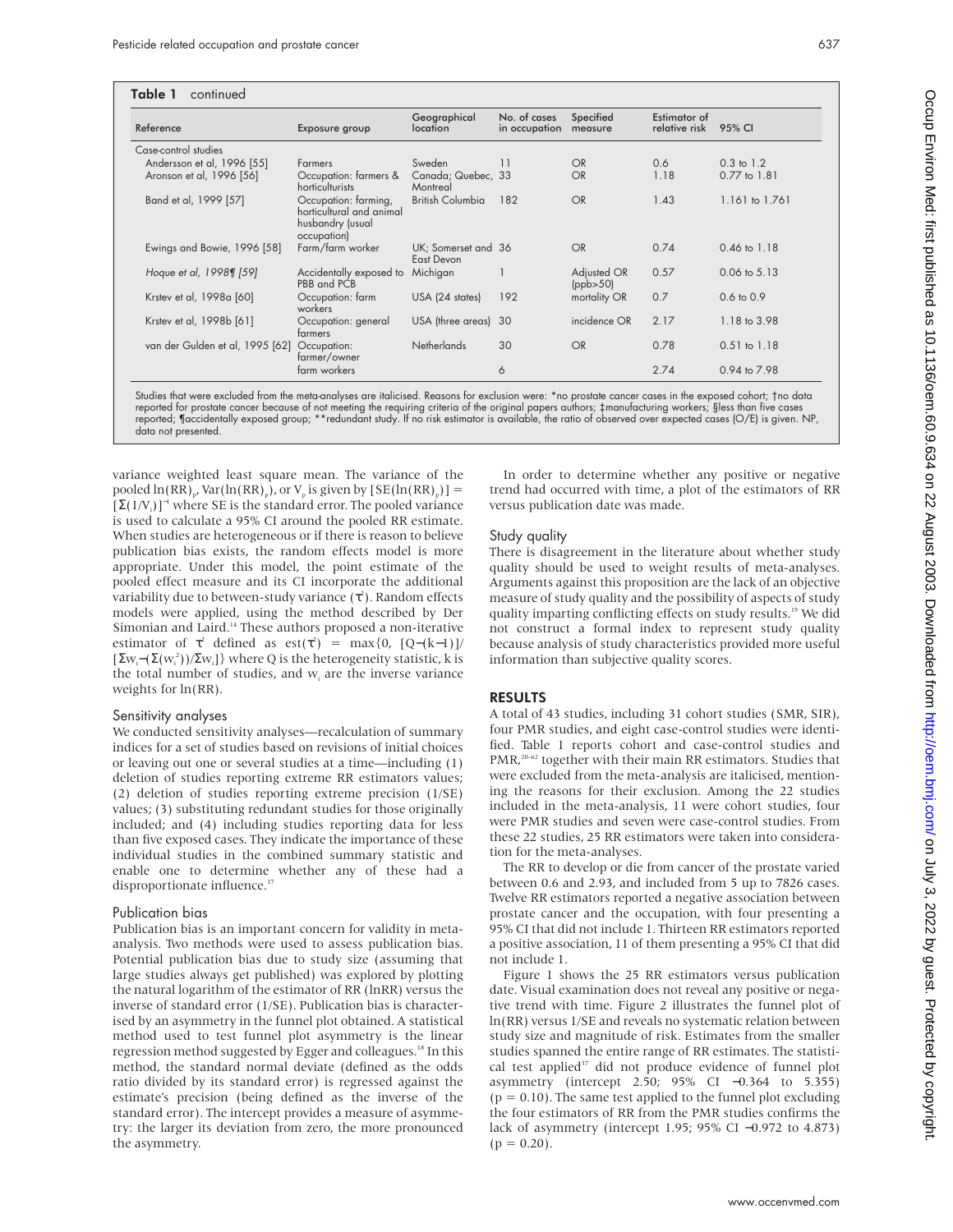

Figure 1 Relation between the estimator of relative risk and year of publication of studies on work related pesticide exposure and prostate cancer.



Figure 2 Epidemiological studies of occupation related exposure to pesticides and prostate cancer: funnel plot of natural logarithms of relative risk (RR) estimates versus the inverse of their standard errors (1/SE) (lnRR for all studies combined (PMR studies included) = 0.121).

Among the studies included in our meta-analysis, about the same percentages were from the USA/Canada (50%) and from Europe (45%); about the same number of studies had incidence cancer data (59%) or mortality rates (41%). Reference populations in cohort studies represented national or regional large populations (100% of the cohort studies). Control subjects in the case-control studies were hospital controls, other cancer controls, controls selected from the general population, and a pooling of other cancer controls and controls selected from the general population for 29%, 14%, 43%, and 14% of the studies, respectively.

Table 2 summarises the results of the different metaanalyses performed and includes the Woolf's homogeneity  $\chi^2$ statistic and its p value. Significant heterogeneity existed among the 25 RR estimates combined; therefore further analyses were carried out, pooling studies in function of stratification variables. As PMR studies are generally considered as being of lower quality, we calculated pooled rate ratios for all studies, including and excluding PMR studies, whereas PMR studies were excluded from most subset analyses.

The random effect procedure—applied in case of heterogeneity—on the 22 studies yielded a meta-rate ratio of 1.13 (95% CI 1.04 to 1.22). After exclusion of the four PMR studies, the pooled rate ratio (21 RR estimates in 18 studies) became 1.09 (95% CI 1.00 to 1.19).

Combining cohort studies gave a pooled rate ratio of 1.13 (95% CI 1.02 to 1.24). Combining case-control studies gave a pooled rate ratio of 0.98 (95% CI 0.71 to 1.37). Homogeneity has not been revealed using the study design as stratification variable, but the p values for homogeneity for the SMR and OR studies increased (from <0.001 to 0.002 and 0.003, respectively).

Overall, pooled rate ratios for studies derived from Europe, or from subgroups among these, were lower than those in studies derived from the USA/Canada. Dividing the grouping "geographic location" into study design markedly reduced the heterogeneity for SMR and OR studies in Europe as well as for cohort studies, SIR, and OR studies in the USA/Canada. Most of the pooled rate ratios in the North American studies were significantly higher than 1.

Stratifying the data by outcome incidence yielded no great differences between incidence and mortality rate ratios.

The rate ratio for cohort studies, derived from national/ regional control rates, and the rate ratio for PMR studies showed great heterogeneity. Pooled rate ratios for case-control studies, using hospital data as reference population, showed lower heterogeneity than did those for studies using a reference population derived from the general population. The rate ratio for the case-control study was significantly increased when using patients with other sites of cancer as reference population.

Dividing the cohort studies into subsets, with and without a healthy worker effect (HWE), markedly reduced the degree of heterogeneity in the group without HWE. The group with HWE still showed heterogeneity but a significantly increased pooled rate ratio for prostate cancer.

Stratifying the data by occupation category did not reveal homogeneity. Combining studies in pesticide applicators gave a significantly increased pooled rate ratio of 1.64 (95% CI 1.13 to 2.38) but revealed heterogeneity.

Sensitivity analyses did not substantially alter the results of the meta-analysis (table 3). Exclusion of the study with the smallest<sup>55</sup> estimator of RR, as well as exclusion of the studies with the smallest<sup>45</sup> or largest<sup>21</sup> (Sweden) precision ( $1/SE$ ) made no difference. Rerunning the analysis including the studies reporting less than five prostate cancer cases had little effect on the overall pooled rate ratio. The main difference observed was that the increase of the pooled rate ratio after exclusion of the study with the largest estimator of  $RR^{30}$  and after substituting redundant studies for those originally included, was no longer significant (95% CI including 1).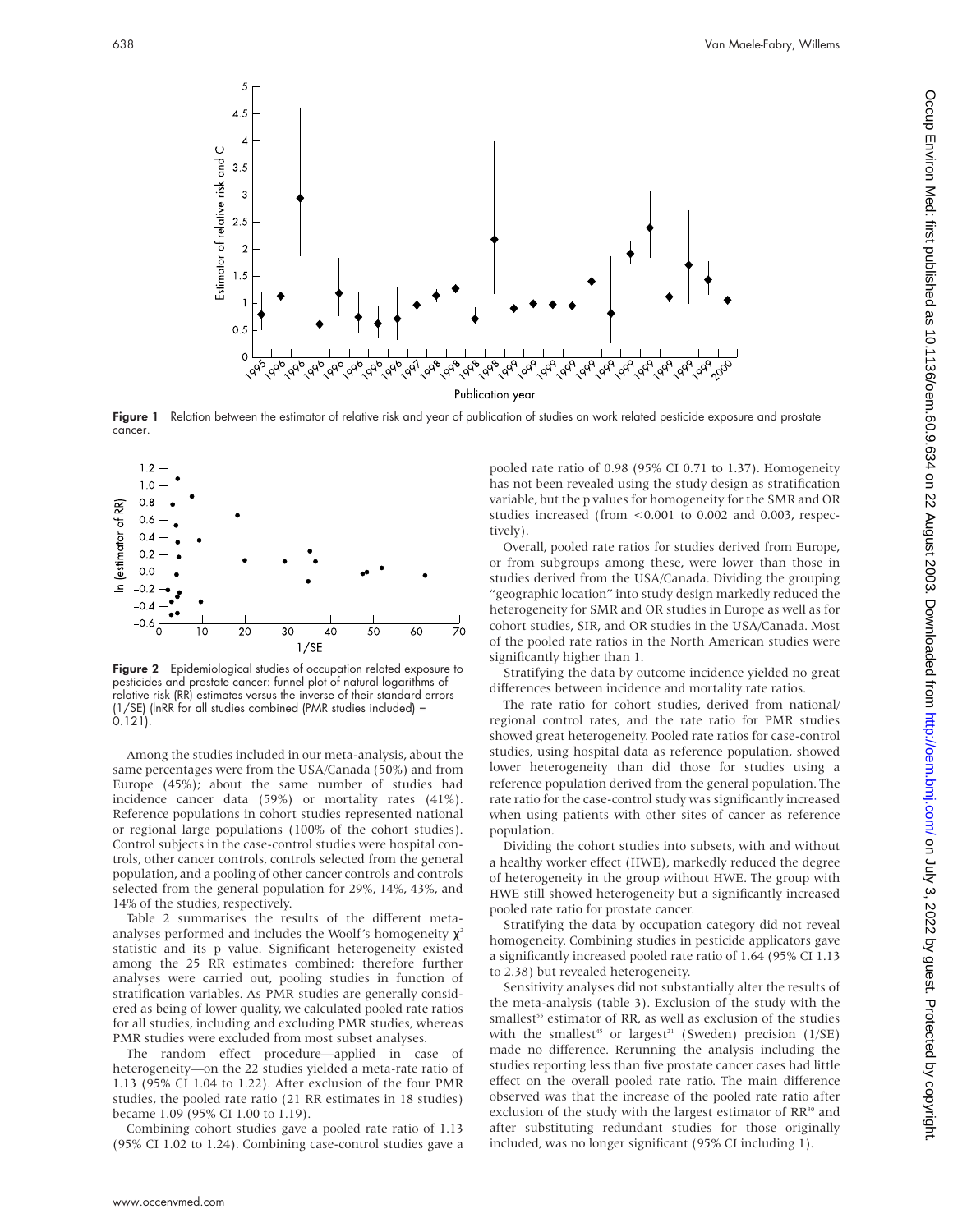Table 2  $\chi^2$  Woolf and p value for homogeneity, pooled estimates of prostate cancer risk, and 95% CIs for several groupings of the data

|                                         |                       |                | Pooled     |                              | Homogeneity              |                          |  |
|-----------------------------------------|-----------------------|----------------|------------|------------------------------|--------------------------|--------------------------|--|
| Grouping                                | No. studies estimates | No. risk       | Rate ratio | 95% CI                       | $\chi^2$ Woolf           | p value                  |  |
| <b>All studies</b>                      |                       |                |            |                              |                          |                          |  |
| All studies (cohort, case-control, PMR) | 22                    | 25             | 1.13       | 1.04 to 1.22                 | 370.727                  | < 0.001                  |  |
| All studies excluding PMR               | 18                    | 21             | 1.09       | 1.00 to 1.19                 | 271.805                  | < 0.001                  |  |
| Study design                            |                       |                |            |                              |                          |                          |  |
| Cohort                                  |                       |                |            |                              |                          |                          |  |
| All studies                             | 11                    | 14             | 1.13       | 1.02 to 1.24                 | 236.773                  | < 0.001                  |  |
| <b>SMR</b>                              | $\overline{4}$        | $\overline{A}$ | 1.37       | 0.81 to 2.32                 | 15.156                   | 0.002                    |  |
| <b>SIR</b>                              | $\overline{7}$        | 10             | 1.06       | 0.97 to 1.17                 | 189.255                  | < 0.001                  |  |
| Case-control                            |                       |                |            |                              |                          |                          |  |
| All studies                             | $\overline{7}$        | 7              | 0.98       | 0.71 to 1.37                 | 34.948                   | < 0.001                  |  |
| <b>OR</b>                               | 6                     | 6              | 1.06       | 0.76 to 1.48                 | 18.294                   | 0.003                    |  |
| <b>MOR</b>                              | 1                     | $\mathbf{1}$   | 0.7        | $0.6$ to $0.9$               | $\overline{\phantom{0}}$ | $\overline{\phantom{a}}$ |  |
| <b>Geographic location</b>              |                       |                |            |                              |                          |                          |  |
| Europe                                  |                       |                |            |                              |                          |                          |  |
| All studies                             | 9                     | 12             | 0.98       | 0.93 to 1.02                 | 38.595                   | < 0.001                  |  |
| Cohort                                  | 6                     | 9              | 0.98       | 0.94 to 1.03                 | 34.229                   | < 0.001                  |  |
| <b>SMR</b>                              | $\overline{2}$        | $\overline{2}$ | 0.93       | 0.60 to 1.42                 | 0.104                    | 0.747 (fixed)            |  |
| <b>SIR</b>                              | $\overline{4}$        | 7              | 0.98       | 0.94 to 1.03                 | 34.061                   | < 0.001                  |  |
| Case-control                            |                       |                |            |                              |                          |                          |  |
| OR                                      | 3                     | 3              | 0.73       | 0.55 to 0.97                 | 0.406                    | 0.816 (fixed)            |  |
| US/Canada                               |                       |                |            |                              |                          |                          |  |
| All studies                             | $\,8\,$               | 8              | 1.50       | 1.08 to 2.07                 | 88.134                   | < 0.001                  |  |
| Cohort                                  | $\overline{4}$        | $\overline{4}$ | 1.93       | 1.76 to 2.13                 | 4.860                    |                          |  |
| <b>SMR</b>                              | $\overline{2}$        | $\overline{2}$ | 1.89       | 1.13 to 3.16                 | 4.052                    | 0.182 (fixed)<br>0.044   |  |
| <b>SIR</b>                              | $\overline{2}$        | $\overline{2}$ | 1.90       | 1.71 to 2.11                 | 0.202                    | 0.653                    |  |
| Case-control                            | $\overline{4}$        | $\overline{4}$ | 1.21       | 0.75 to 1.96                 | 29.578                   | (fixed)                  |  |
| <b>OR</b>                               | 3                     | 3              | 1.43       |                              | 2.584                    | < 0.001                  |  |
| <b>MOR</b>                              | $\mathbf{1}$          | $\mathbf{1}$   |            | 1.20 to 1.71                 |                          | 0.275 (fixed)            |  |
|                                         |                       |                | 0.7        | 0.6 to 0.9                   | $\qquad \qquad -$        |                          |  |
| Others                                  | $\mathbf{1}$          |                |            |                              |                          |                          |  |
| <b>SIR</b>                              |                       | $\mathbf{1}$   | 0.61       | 0.37 to 0.95                 |                          |                          |  |
| Outcome                                 |                       |                |            |                              |                          |                          |  |
| Incidence                               | 13                    | 16             | 1.07       |                              | 212.611                  |                          |  |
| All studies<br><b>SIR</b>               | $\overline{7}$        | 10             | 1.06       | 0.98 to 1.17<br>0.97 to 1.17 | 189.255                  | 0.001<br>< 0.001         |  |
| <b>OR</b>                               | 6                     | 6              |            |                              |                          |                          |  |
|                                         |                       |                | 1.06       | 0.76 to 1.48                 | 18.294                   | 0.002                    |  |
| Mortality                               |                       |                |            |                              |                          |                          |  |
| All studies                             | 5                     | 5              | 1.15       | 0.63 to 2.11                 | 56.339                   | < 0.001                  |  |
| <b>SMR</b>                              | $\sqrt{4}$            | $\overline{4}$ | 1.37       | 0.81 to 2.32                 | 15.156                   | 0.002                    |  |
| <b>MOR</b>                              | $\mathbf{1}$          | $\mathbf{1}$   | 0.7        | 0.6 to 0.9                   | $\overline{\phantom{0}}$ | $\overline{\phantom{0}}$ |  |
| <b>Reference population</b>             |                       |                |            |                              |                          |                          |  |
| Cohort studies                          |                       |                |            |                              |                          |                          |  |
| National/regional                       | 11                    | 14             | 1.13       | 1.02 to 1.24                 | 236.773                  | < 0.001                  |  |
| <b>PMR</b>                              | $\overline{4}$        | $\overline{4}$ | 1.23       | 1.09 to 1.38                 | 26.945                   | < 0.001                  |  |
| Case to control                         |                       |                |            |                              |                          |                          |  |
| Hospital                                | $\overline{2}$        | $\overline{2}$ | 0.76       | 0.56 to 1.04                 | 0.027                    | 0.870 (fixed)            |  |
| Cancer                                  | $\mathbf{1}$          | $\mathbf{1}$   | 1.43       | 1.161 to 1.761               |                          |                          |  |
| General population                      | 3                     | 3              | 0.95       | 0.47 to 1.95                 | 12.507                   | 0.0019                   |  |
| Cancer + general population*            | $\mathbf{1}$          | $\mathbf{1}$   | 1.18       | 0.77 to 1.81                 | $\overline{a}$           |                          |  |
| Healthy worker effect (HWE)+            |                       |                |            |                              |                          |                          |  |
| Cohort studies (SMR+SIR) + HWE          | 6                     | 9              | 1.15       | $1.01$ to $1.31$             | 218.445                  | < 0.001                  |  |
| Cohort studies (SMR+SIR) - HWE          | $\mathbf{2}$          | $\overline{2}$ | 0.86       | 0.58 to 1.28                 | 0.547                    | 0.460 (fixed)            |  |
| <b>Occupation category</b>              |                       |                |            |                              |                          |                          |  |
| Pesticide applicators                   | $\overline{4}$        | $\overline{4}$ | 1.64       | 1.13 to 2.38                 | 64.697                   | < 0.001                  |  |
| Farmers                                 | 11                    | 14             | 0.97       | 0.92 to 1.03                 | 62.381                   | < 0.001                  |  |
| USA/Canada                              | 5                     | 5              | 1.26       | 0.83 to 1.90                 | 31.355                   | < 0.001                  |  |
| Europe                                  | 6                     | 9              | 0.96       | 0.92 to 1.01                 | 28.923                   | < 0.001                  |  |
| Prostate cancer versus all cancer       |                       |                |            |                              |                          |                          |  |
| All cancer                              | 8                     | 11             | 0.80       | 0.77 to 0.84                 | 128.275                  | < 0.001                  |  |
| Prostate cancer                         | 8                     | 11             | 1.12       | 0.99 to 1.27                 | 219.413                  | < 0.001                  |  |

No. risk estimates = number of estimators of relative risk, (fixed) = fixed effects estimates, otherwise random effects estimates. PMR, proportional mortality ratio; SMR, standardised mortality ratio; SIR, standardised incidence ratio; OR, odds ratio; MOR, mortality odds ratio; HWE, healthy worker effect (significantly lower than expected all-cancer mortality or incidence). \*In the study of Aronson et al (1996), the control group consisted of the pool of cancer controls and population controls; pooled rate ratios are in bold when the 95% CI does not include 1. †In this subset analysis, only studies reporting<br>RR estimators for prostate cancer as well as for all cancer were

## **DISCUSSION**

The increased meta-rate ratio for prostate cancer in pesticide related occupations based on 22 epidemiological studies, suggests that a common characteristic constitutes a risk factor for the disease. The RR estimator in most studies and the meta-rate ratio calculated are only slightly increased, suggesting that the association is relatively weak. The meta-rate ratio calculated in this meta-analysis, based on literature data published between 1995 and 2001, is of the same order of magnitude as the meta-rate ratio based on earlier studies in farmers (1963–94) and reported by Blair and collaborators, $6$  Keller-Byrne and co-workers,<sup>7</sup> and Acquavella and colleagues.<sup>8</sup> The number of publications included in these three meta-analyses were 20, 24, and 29, respectively. A fourth review, without meta-analysis, of literature data between 1963 and 1995 in farmers and farm workers,<sup>63</sup> reported on 36 case-control and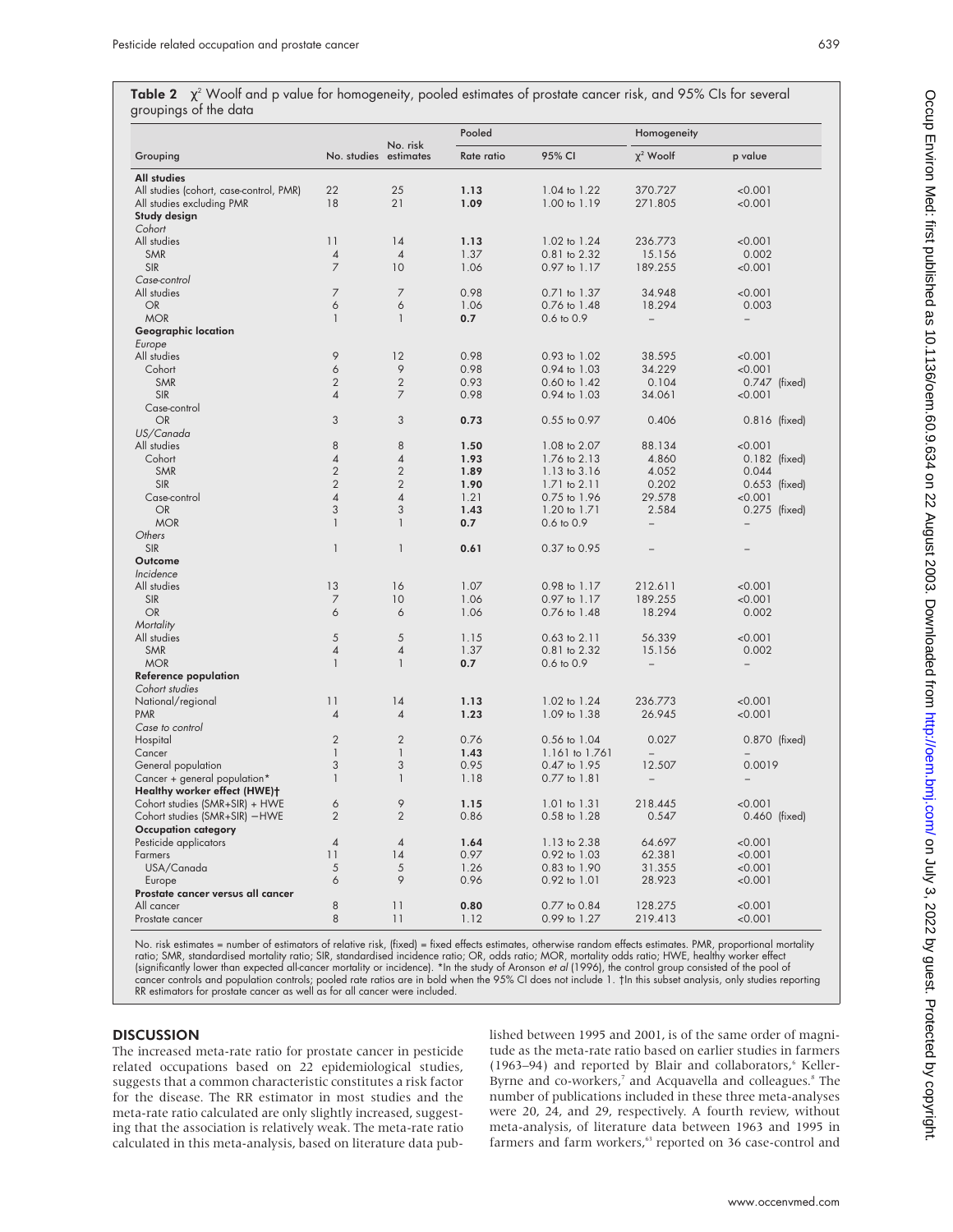|                                                           |    | No. risk<br>No. studies estimates | Pooled     |              | Homogeneity      |         |
|-----------------------------------------------------------|----|-----------------------------------|------------|--------------|------------------|---------|
| Grouping                                                  |    |                                   | Rate ratio | 95% CI       | $\gamma^2$ Woolf | p value |
| All studies                                               |    |                                   |            |              |                  |         |
| All studies excluding PMR                                 | 18 | 21                                | 1.09       | 1.00 to 1.19 | 271.805          | < 0.001 |
| Deleting studies with extreme RR values                   |    |                                   |            |              |                  |         |
| Largest value                                             |    |                                   |            |              |                  |         |
| Fleming et al (1999) [30]                                 | 17 | 20                                | 1.05       | 0.96 to 1.14 | 226.675          | < 0.001 |
| Smallest value                                            |    |                                   |            |              |                  |         |
| Andersson et al (1996) [55]                               | 17 | 20                                | 1.10       | 1.01 to 1.20 | 269.724          | < 0.001 |
| Deleting studies with extreme precision values            |    |                                   |            |              |                  |         |
| Largest value                                             |    |                                   |            |              |                  |         |
| Andersen et al (1999) Sweden [21]                         | 18 | 20                                | 1.10       | 1.00 to 1.22 | 258.064          | < 0.001 |
| Smallest value                                            |    |                                   |            |              |                  |         |
| Sperati et al (1999) [45]                                 | 17 | 20                                | 1.09       | 1.00 to 1.20 | 271.609          | < 0.001 |
| Substitution by redundant studies*                        | 21 | 21                                | 1.08       | 0.98 to 1.20 | 283.062          | < 0.001 |
| Inclusion of studies reporting less than 5 exposed cases† | 21 | 24                                | 1.09       | 1.00 to 1.19 | 274.300          | < 0.001 |

No. risk estimates = number of estimators of relative risk. RR, relative risk; PMR, proportional mortality ratio. \*The study of Andersen *et al* (1999),<br>Norway<sup>21</sup> was substituted by the study of Kristensen *et al* (1996)<sup></sup>

cohort studies and mentioned 41 RR estimators with their 95% CI. On the basis of these figures we calculated a meta-rate ratio, using the random effect model, of 1.09 (95% CI 1.03 to 1.15). It has to be stressed, however, that these meta-analyses are partially redundant as they are based, fully or partially, on the same studies. In contrast to these four reviews we did not limit our analysis to studies in farmers but included also studies in other occupations using pesticides. It has been reported that cancer patterns—with the exception of lung cancer among other pesticide exposed occupational groups are similar to those in farmers.<sup>9</sup>

On the basis of eight studies, reporting 11 RR estimators for all neoplasms as well as for prostate cancer, we calculated a meta-rate ratio for total cancer which was significantly below 1, whereas the meta-rate ratio for prostate cancer was still larger than 1 (see table 2). A decrease in overall cancer incidence in farmers has been observed in several studies and has been explained by several lifestyle factors, for example, a lower prevalence of smokers, a lower intake of alcohol, particular dietary habits, and by physical activity.<sup>63</sup> <sup>64</sup> Because it occurs in an occupational group that has a low mortality/ morbidity for most other causes, the small excess in absolute terms for some cancers, including prostate cancer, in farmers is striking.<sup>65</sup>

In their meta-analysis of cancer among farmers, Acquavella and colleagues<sup>8</sup> found evidence that heterogeneity was increased with the addition of more recent studies. In our study, important heterogeneity was observed between the studies and the following possible reasons for heterogeneity were explored.<sup>65</sup>

*Geographic location*: most of the pooled rate ratios for studies from North America were significantly higher than those in studies from Europe. Farming practice and pesticide use may differ among countries and even among regions. On a macro level, however, the quantitative use of pesticides seems not very different between North America and Europe; pesticide use is dominant in these two parts of the world, each of them spending between 25% and 30% of the worldwide pesticide consumption.<sup>66</sup> At this moment, the absence of known differences in qualitative and quantitative pesticide use between these two parts of the world weakens the hypothesis that pesticides may be a causal factor in prostate cancer. However, pesticides may interact with other aetiological factors for prostate cancer. Of particular concern are American lifestyle factors such as fat intake and obesity, in complex interplay with genetic susceptibility. These factors—working through hormonal or insulin-like growth factor pathways—may influence

the risk of prostate cancer in US Caucasians in comparison with Europeans.<sup>67</sup> There is increasing evidence that fat consumption and/or chemical contaminants in fat (notably organochlorine pesticides), may increase production and bioavailability of androgenic hormones or mimic their action.<sup>68</sup> Furthermore, differences in genetic susceptibility related to hormone biosynthesis and metabolism between populations have been hypothesised to contribute to the large west-east differences in risk. $67$  Endocrine disruption has been hypothesised to be responsible for adverse effects on the prostate, resulting in hyperplasia or cancer, because both androgens and oestrogens influence the growth and regulation of the prostate.69 A large number of pesticides show endocrine disrupting activities and it has been hypothesised, though not yet proven, that certain organochlorine and other oestrogenlike compounds can induce adverse effects through modulation of various complex biochemical and physiological pathways.<sup>68</sup> Several metabolites of DDT (p,p'-DDD, p,p'-DDE, o,p′-DDT and p,p′-DDE) as well as chlordecone (kepone) were reported to interact with the androgen receptor in the prostate of the rat.<sup>70</sup> However, the relevance of these finding for human prostate cancer remains to be established.<sup>66</sup>

*Reference populations* are a problem in proportional studies, the population basis not being defined. For that reason we calculated a meta-rate ratio after exclusion of these studies and found it slightly reduced (1.09, 95% CI 1.00 to 1.19) in comparison with the overall meta-rate ratio. Comparability between study and control populations may be a problem in SMR and SIR studies because of the healthy worker effect (HWE). The HWE is a bias found in occupational studies that compare rates of disease among employed people to disease rates for the general population, which includes unemployed people who may have a greater prevalence of disease than those who are employed. $\overline{7}$ <sup>1</sup> In the present study, the HWE, manifested as significantly lower than expected all-cancer mortality or incidence in studies reporting RR estimators for both all cancer and prostate cancer, emerged as a source of heterogeneity among the cohort studies. A significantly increased pooled rate ratio was observed in the studies with a HWE. There is little evidence for a strong HWE for cancer risk among men, $72$  and the HWE seems to have less impact on cancer deaths than on other causes of mortality.<sup>73</sup> <sup>74</sup> In addition, the HWE tends to decline with age of the population under study and most prostate cancer patients are elderly. Instead of using the general population as control, this kind of study should preferably focus on an internal control group or an external cohort group in a similar occupation without the risk factor under study.<sup>29</sup>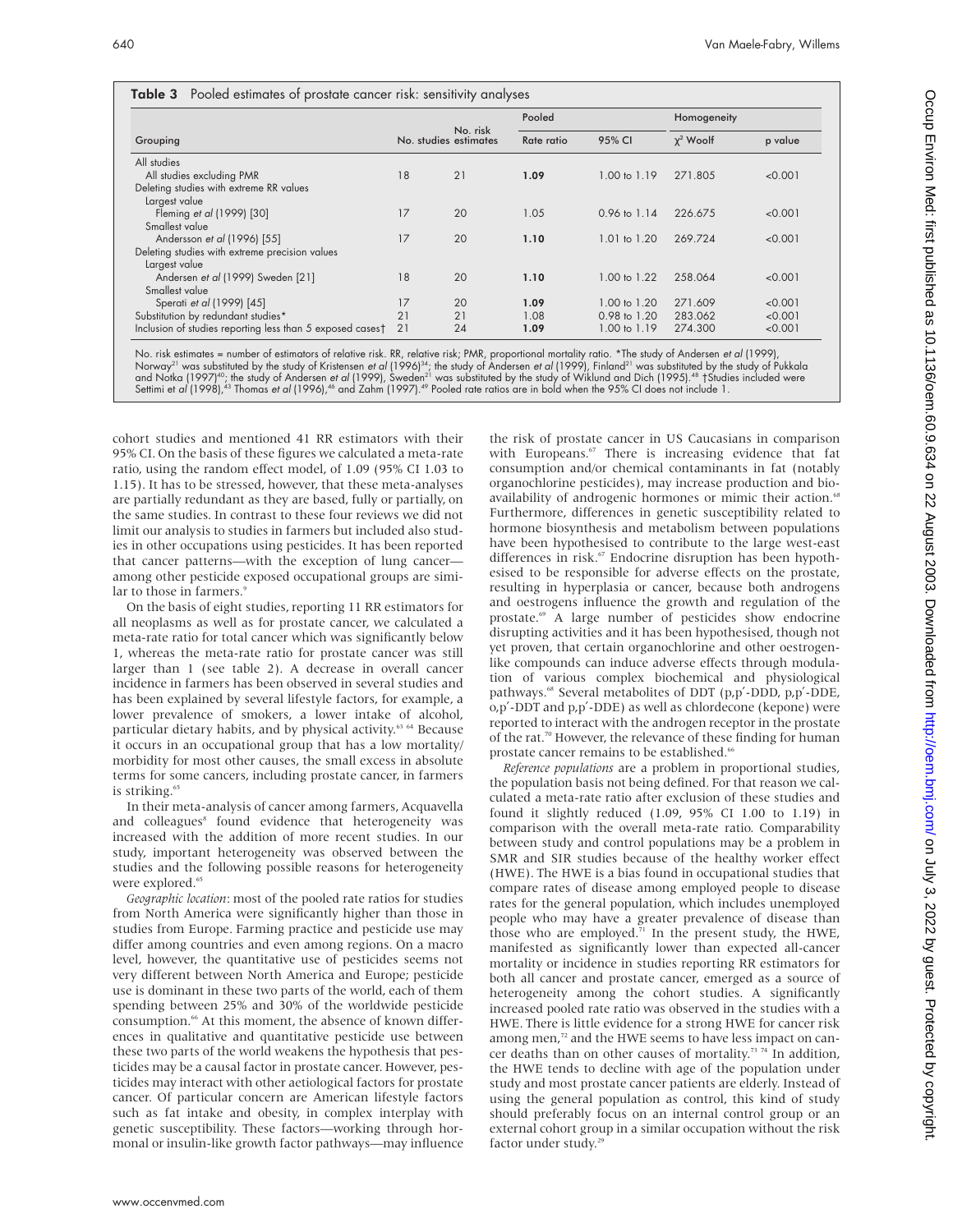*Outcome measures*: mortality may be a poor indicator of chronic conditions that are not rapidly fatal. It is greatly influenced by the stage of disease at diagnosis and the quality of treatment. Incidence studies, however, may also be problematic due to the lack of a reliable national tumour registry system in some countries, for example, in the United States.<sup>24</sup> We should expect higher incidence than mortality rates for prostate cancer, due to the slow progression of most prostate cancers, the availability of an easy diagnostic screening method (PSA), and the treatment available. This was, however, not observed in our meta-analysis.

Qualitative and quantitative differences in exposure may be responsible for part of the heterogeneity observed. Two different *occupational categories* were therefore studied separately.

*Pesticide applicators* are generally exposed to several formulations and multiple active substances, either simultaneously or successively, often with an intermittent frequency of application and under a great variety of conditions.<sup>64</sup> A subgroup of four studies in pesticide applicators<sup>25 27 29 30</sup> showed a significantly increased pooled rate ratio. In these studies, indexes of exposure or surrogate measures for exposure were used: estimation of the number of flight hours for the aerial pesticide applicators<sup>25</sup> and years of licensure for the others pesticide applicators.<sup>27 29 30</sup> No clear "dose-response" relation could, however, be established between duration of exposure and prostate cancer.

*Farmers* are a wider category than pesticide applicators as, particularly in large farms, not all farmers or employees actually use pesticides. The influence of several features, characteristic to farm environment and unrelated to pesticide exposure (natural environment, biological exposures, social conditions), may supersede that of pesticides when agricultural workers are compared to the general population or to other population groups.64 As the above mentioned meta-analyses and review were limited to farmers, we pooled the data on farmers from the studies we retrieved. The pooled data for farmers in our analysis showed heterogeneity, and the meta-rate ratio, calculated from 14 RR estimators out of 11 studies, was 0.97 (table 2). Sub-stratification by geographic location did not change that outcome in a significant way. However, even farmers do represent distinct groups in these studies: field crop and vegetable growers, market oriented animal producers and related workers<sup>21</sup>; farmers, fishermen, and hunters<sup>44</sup>; or farming, horticultural, and animal husbandry.57

Publication or related biases are common in meta-analyses. We applied conventional tests, for example, the funnel plot and a statistical test, the linear regression method,<sup>18</sup> and did not find an indication for publication bias. In meta-analyses date of publication may serve as a surrogate for study quality or to detect temporal trends in exposure or disease incidence. The range of publication years (1995–2001) of the studies included in this meta-analysis is quite short, nevertheless, visual examination of fig 1 does not reveal any positive or negative trend in RR estimators with date of publication.

Control of confounding factors remains a problem in our analysis. Genetic predisposition, age, and ethnic origin are the only consistently identified aetiological factors for prostate cancer and there is also the possibility of effect modification by environmental or occupational determinants and lifestyle factors (tobacco, alcohol, coffee, dietary habits, etc). Most of the studies included did not control for confounders other than age and calendar period. As a consequence, an aggregation of results over studies that adjusted for genetic predisposition, ethnic origin, or lifestyle factors was not possible. Personal or occupational confounding factors were not reported.

Although the studies included in this meta-analysis were all performed in workers exposed to pesticides in agricultural related occupations, a definite identification of pesticides in general or of some pesticides in particular as cause for prostate cancer remains not possible. Other exposures, also occurring in farming and related activities, may also be important. Nevertheless, the increased meta-rate ratio, calculated by several authors from a long series of epidemiological studies, reinforces the need to carefully control the occupational exposure to pesticides. The issue, whether a specific agricultural exposure or specific pesticides are causally related to the increased incidence of prostate cancer, can only be addressed by more focused aetiological research.<sup>8</sup> Epidemiological studies should focus in more detail on the identity and amount of substances used, and on the frequency, duration, and conditions of use. A promising approach has been applied recently by Gunier and colleagues,<sup>75</sup> taking into consideration pesticide prioritisation, use densities, and population distribution. Alternatively, biological markers of exposure should be identified and measured in the population studied.

# **CONCLUSION**

We found an increased meta-rate ratio of 1.13 (95% CI 1.04 to 1.22) for prostate cancer in workers exposed to pesticides in pesticide related occupations based on epidemiological literature published between 1995 and 2001. This meta-RR is very similar to four meta-analyses of prostate cancer in farmers and farm workers, based on epidemiological literature from before 1995. This result strengthens the suggestion that exposure to a common factor, possibly pesticides, is a causal factor. However, the studies reviewed contain insufficient qualitative and quantitative information on exposure in order to distinguish the possible influence of pesticides from other occupational, environmental, lifestyle, or genetic factors. Epidemiological studies concerning work related health hazards in agriculture should put more emphasis on exposure assessment, possibly by including the measurement of biological markers of exposure.

#### ACKNOWLEDGEMENTS

GVMF was supported by a grant from the Ministry of Agriculture and JLW by a grant from the Ministry of Health.

#### .....................

# Authors' affiliations

G Van Maele-Fabry, J L Willems, Department of Public Health, Ghent, Belgium

#### **REFERENCES**

- 1 Humfrey CDN, Smith LL. Endocrine disrupting chemicals: the evidence for human health effects. In: Harvey PW, Rush KC, Cockburn A, ed. Endocrine and hormonal toxicology. Chichester: John Wiley & Sons, 1999:421–59.
- 2 Acquavella JF. Farming and prostate cancer. Epidemiology 1999;**10**:349–51.
- 3 Valeri A, Fournier G, Morin V, et al. Early onset and familial predisposition to prostate cancer significantly enhance the probability for breast cancer in first degree relatives. Int J Cancer 2000;86:883-7
- 4 Hernberg S. Inconclusive cancer epidemiology. Scand J Work Environ Health 1998;24:161-4.
- 5 Alavanja MC, Sandler DP, McDonnell CJ, et al. Characteristics of pesticide use in a pesticide applicator cohort: the Agricultural Health Study. Environ Res 1999;80:172–9.
- 6 Blair A, Zahm SH, Pearce NE, et al. Clues to cancer etiology from studies of farmers. Scand J Work Environ Health 1992;18:209–15.
- 7 Keller-Byrne J, Khuder SA, Schaub EA. Meta-analyses of prostate cancer and farming. Am J Ind Med 1997;31:580–6.
- 8 Acquavella J, Olsen G, Cole P, et al. Cancer among farmers: a meta-analysis. Ann Epidemiol 1998;8:64–74.
- 9 Zahm SH, Ward MH, Blair A. Pesticides and cancer. Occup Med 1997;12:269–89.
- 10 **Ojajarvi IA**, Partanen TJ, Ahlbom A, et al. Occupational exposures and pancreatic cancer: a meta-analysis. Occup Environ Med  $2000:57:316-24.$
- 11 The Cochrane Collaboration. Cochrane Reviewers' Handbook 4.1 (updated June 2000). In: Review Manager (RevMan) (computer program). Version 4.1. Oxford, UK: The Cochrane Collaboration, 2000.
- 12 Lipsett M, Campleman S. Occupational exposure to diesel exhaust and lung cancer: a meta-analysis. Am J Public Health 1999;89:1009–17.
- 13 Woolf B. On estimating the relation between blood group and disease. Ann Hum Genet 1955;19:251–3.
- 14 DerSimonian R, Laird N. Meta-analysis in clinical trials. Control Clin Trials 1986;7:177–88.